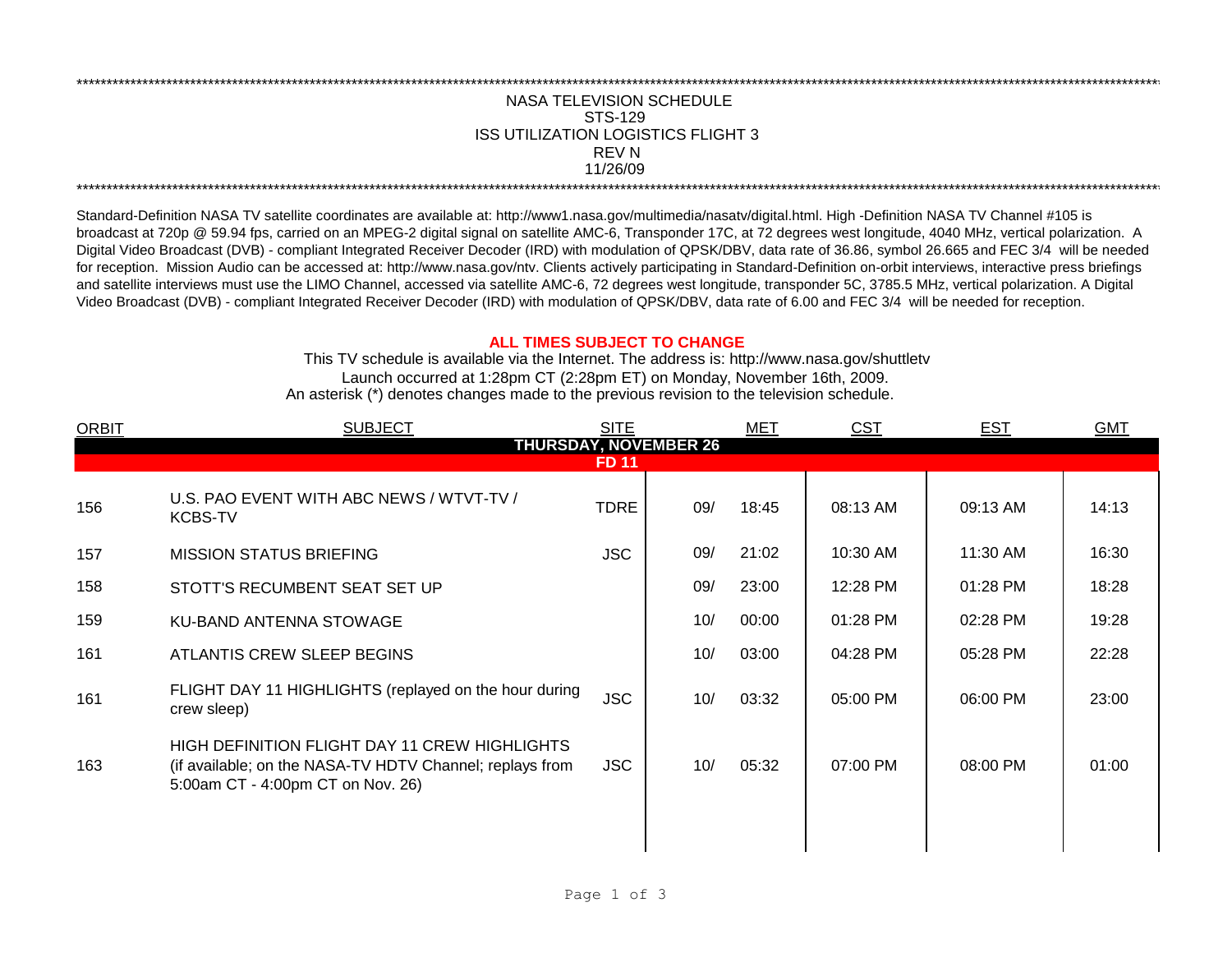| <b>FRIDAY, NOVEMBER 27</b>               |  |                                                                                                                                                                       |             |  |     |       |                  |          |       |  |  |
|------------------------------------------|--|-----------------------------------------------------------------------------------------------------------------------------------------------------------------------|-------------|--|-----|-------|------------------|----------|-------|--|--|
|                                          |  |                                                                                                                                                                       | <b>FD12</b> |  |     |       |                  |          |       |  |  |
| 166                                      |  | ATLANTIS CREW WAKE UP (begins FD 12)                                                                                                                                  |             |  | 10/ | 11:00 | 12:28 AM         | 01:28 AM | 06:28 |  |  |
| 168                                      |  | ATLANTIS DEORBIT PREPARATIONS BEGIN                                                                                                                                   |             |  | 10/ | 14:15 | 03:43 AM         | 04:43 AM | 09:43 |  |  |
| 169                                      |  | PAYLOAD BAY DOOR CLOSING                                                                                                                                              |             |  | 10/ | 15:28 | 04:56 AM         | 05:56 AM | 10:56 |  |  |
| 171                                      |  | ATLANTIS DEORBIT BURN                                                                                                                                                 |             |  | 10/ | 18:08 | 07:36 AM         | 08:36 AM | 13:36 |  |  |
| 172                                      |  | MILA C-BAND RADAR ACQUISITION OF ATLANTIS                                                                                                                             |             |  | 10/ | 19:03 | 08:31 AM         | 09:31 AM | 14:31 |  |  |
| 172                                      |  | <b>KSC LANDING</b>                                                                                                                                                    | <b>KSC</b>  |  | 10/ | 19:16 | 08:44 AM         | 09:44 AM | 14:44 |  |  |
|                                          |  | POST-LANDING NEWS CONFERENCE                                                                                                                                          | <b>KSC</b>  |  |     |       | NET L+2 HRS.     |          |       |  |  |
|                                          |  | ENTRY FLIGHT CONTROL TEAM VIDEO REPLAY<br>(replayed after Post-Landing News Conference)                                                                               | <b>JSC</b>  |  |     |       | $~$ - L+3 HRS.   |          |       |  |  |
|                                          |  | STS-129 MISSION HIGHLIGHTS VIDEO REPLAY                                                                                                                               | <b>JSC</b>  |  |     |       | $~$ - L+3.5 HRS. |          |       |  |  |
|                                          |  | STS-129 CREW NEWS CONFERENCE (may be postponed<br>or cancelled)                                                                                                       | <b>KSC</b>  |  |     |       | NET L+4.5 HRS.   |          |       |  |  |
|                                          |  | VIDEO B-ROLL OF STOTT IN CREW QUARTERS<br>(pending availability)                                                                                                      | <b>KSC</b>  |  |     |       | NET L+6.5 HRS.   |          |       |  |  |
| <b>DEFINITION OF TERMS</b>               |  |                                                                                                                                                                       |             |  |     |       |                  |          |       |  |  |
|                                          |  |                                                                                                                                                                       |             |  |     |       |                  |          |       |  |  |
| AMC:<br>APFR:<br>ATA:<br>CBCS:<br>CST:   |  | <b>Americom Satellite</b><br>Adjustable Portable Foot Restraint<br>Ammonia Tank Assembly<br>Centerline Berthing Camera System<br><b>Central Standard Time</b>         |             |  |     |       |                  |          |       |  |  |
| Destiny:<br>ELC1<br>EMU:<br>EST:<br>EVA: |  | U.S. Laboratory on ISS<br><b>Express Logistics Carrier 1</b><br><b>Extravehicular Mobility Unit</b><br><b>Eastern Standard Time</b><br><b>Extravehicular Activity</b> |             |  |     |       |                  |          |       |  |  |
| FCS:                                     |  | <b>Flight Control System</b>                                                                                                                                          |             |  |     |       |                  |          |       |  |  |

FD: Flight Day